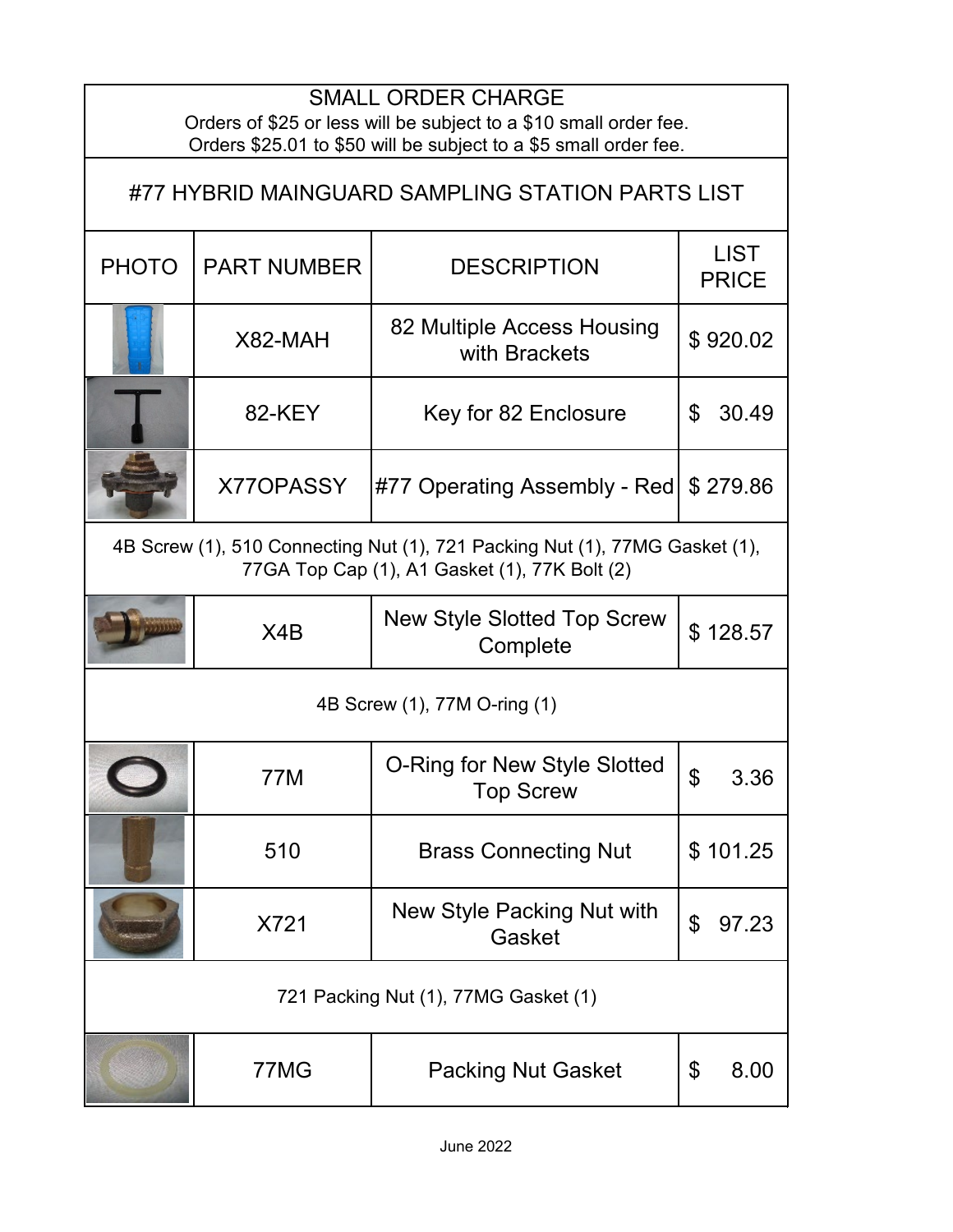|                                                                                         | X77GA          | Iron Top Cap Complete                                                    | \$             | 55.64    |  |
|-----------------------------------------------------------------------------------------|----------------|--------------------------------------------------------------------------|----------------|----------|--|
| 77GA Top Cap (1), A1 Gasket (1), 77K Bolt (2)                                           |                |                                                                          |                |          |  |
|                                                                                         | A <sub>1</sub> | <b>Top Cap Gasket</b>                                                    | \$             | 5.69     |  |
|                                                                                         | 77K            | <b>Top Cap Bolts</b><br>(requires 2 per cap)                             | \$             | 3.11     |  |
|                                                                                         | 77F            | <b>Iron Neck</b>                                                         | \$             | 22.09    |  |
|                                                                                         | 77H            | <b>Locking Cover</b><br>(Red for #77HYB - Specify color on<br>order)     | $\mathfrak{L}$ | 41.97    |  |
|                                                                                         | 2P             | <b>Stand Pipe</b><br>(price per foot)<br>(measure exactly end to end)    | \$             | 40.00    |  |
|                                                                                         | 3/4GAL         | <b>Operating Rod</b><br>(price per foot)<br>(measure exactly end to end) | \$             | 22.67    |  |
|                                                                                         | $X77L-B$       | <b>Plunger Complete</b>                                                  |                | \$115.15 |  |
| 77L-B Plunger (1), 77D O-ring (3), 77I Seat Washer (1), 77W Washer (1), 77C Bolt<br>(1) |                |                                                                          |                |          |  |
|                                                                                         | X57V-RK        | <b>Repair Kit</b>                                                        | \$             | 51.17    |  |
| 77D O-ring (3), 77I Seat Washer (1), 77W Washer (1)                                     |                |                                                                          |                |          |  |
|                                                                                         | 77D            | <b>Plunger O-Rings</b><br>(requires 2 per plunger)                       | \$             | 14.29    |  |
|                                                                                         | 77I            | <b>Seat Washer</b>                                                       | \$             | 6.49     |  |